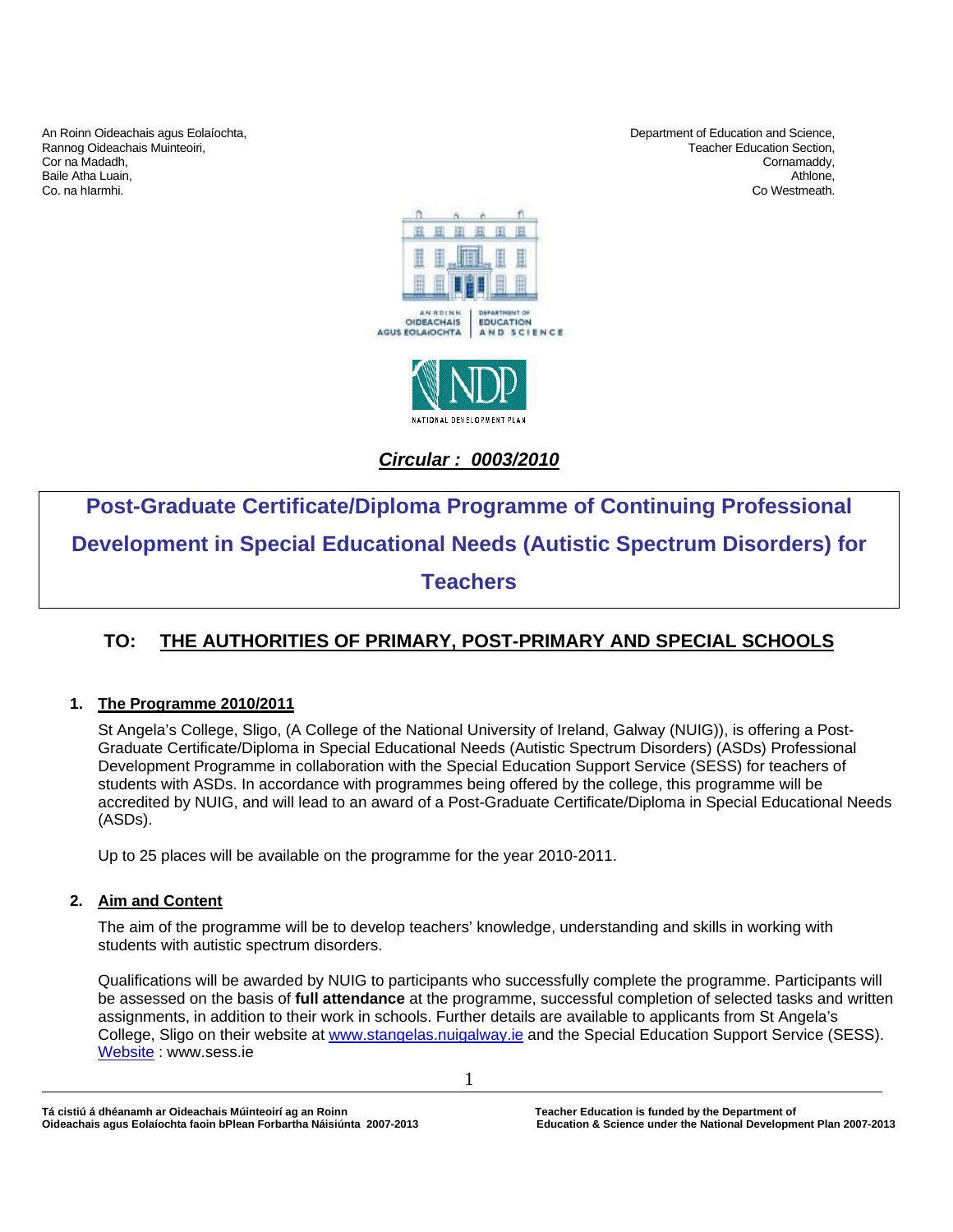#### **3. Duration and Organisation**

This Post-Graduate Certificate/Post-Graduate Diploma is a professional development programme which can be obtained over a maximum of two years. The programme comprises four modules, as follows:

#### *Post-Graduate Certificate*

• **Module one (Core Module)** - Understanding Autistic Spectrum Disorders

*And*

**Module two -** Assessment, Planning, Applications and Curricular Access

*Or*

• **Module three** - Teaching Approaches for Students with Autistic Spectrum Disorders.

#### *Post-Graduate Diploma*

- **Module one** Understanding Autistic Spectrum Disorders
- **Module two** Assessment, Planning, Applications and Curricular Access.
- **Module three** Teaching Approaches for Students with Autistic Spectrum Disorders.
- **Module four** Self-management and Behaviour.

Completion of Modules 1 (Core) and 2 **or** 3, together with successful completion of the necessary course work and a practicum will attract a **Post-Graduate Certificate** in Special Education (Autistic Spectrum Disorders). Completion of the additional two modules together with the necessary course work will attract a **Post-Graduate Diploma** in Special Educational Needs (ASDs). Participants who complete the Certificate level, may progress to the Diploma level and on successfully completing it, will exit with a Post-Graduate Diploma in SEN(ASD).

Participants will not necessarily be required to complete individual modules sequentially. However all elements of all modules must be completed within a consecutive two year period.

The programme will require from twenty-three (Certificate) to forty-four (Diploma) days release from school over the two-year period.

Attendance on at least 5 Saturdays at a central venue will be a requirement for successful applicants.

Class visits from SESS and St. Angela's personnel for the purposes of support provision and practicum assessment respectively are an essential component of the programme.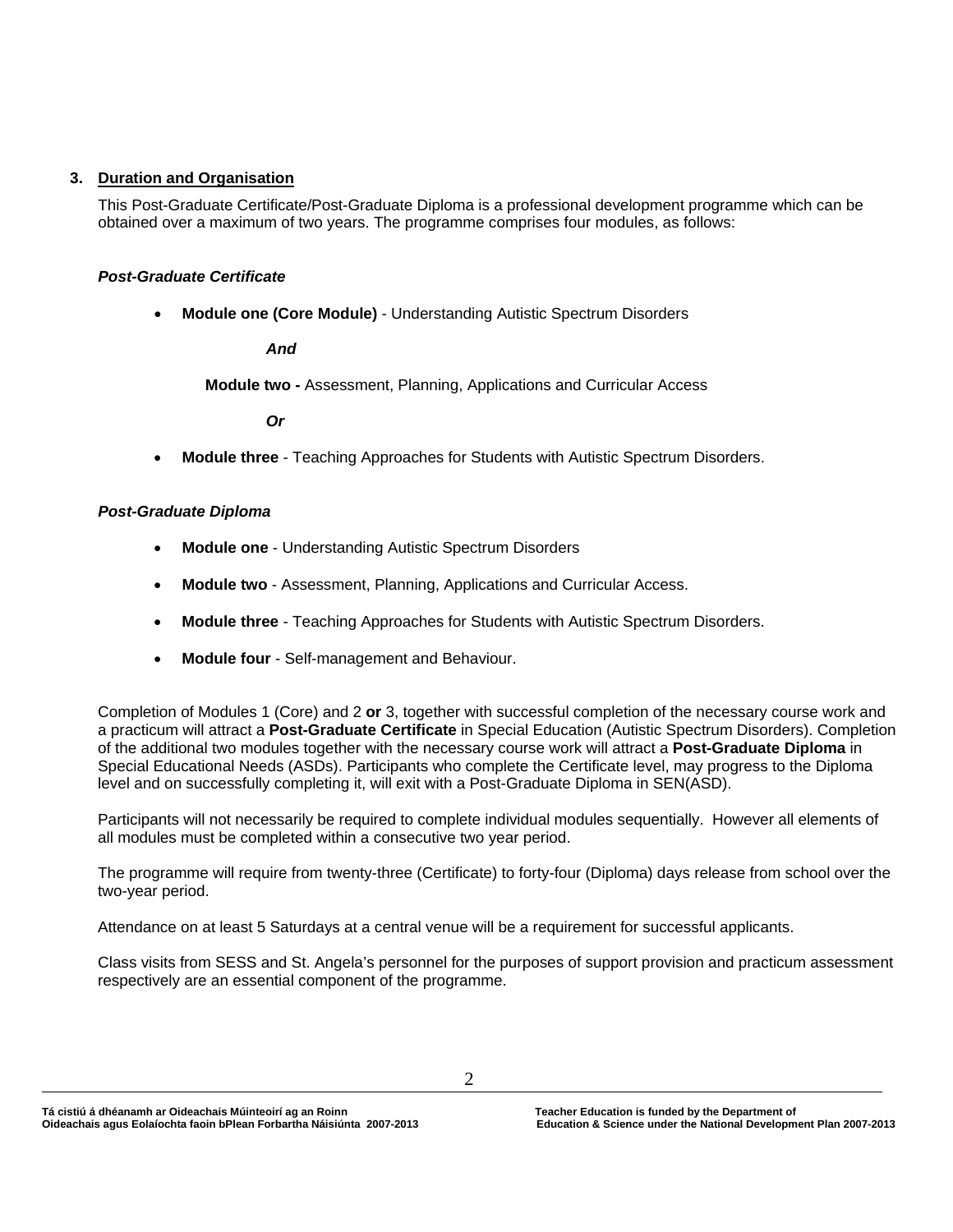#### **4. Eligibility**

#### **Please note that all teachers must be registered in accordance with Section 31 of the Teaching Council Act, 2001. Please refer to the Teaching Council website** [www.teachingcouncil.ie](http://www.teachingcouncil.ie/) **for further information.**

This programme is for registered teachers who hold a post currently funded by the Department of Education and Science and who are currently working with students with Autistic Spectrum Disorders (ASDs) or will be working with students with ASDs for the duration of the Programme in recognised Primary schools including Special Schools and recognised Post-Primary schools.

#### **(a) Primary:**

**Teachers will be required to forward a copy of their Registration Certificate, or a letter of confirmation of registration from the Teaching Council, when submitting their application form. If the "Education Sector" field is blank, teachers will be required to provide evidence that they are recognised as being qualified to teach in either the mainstream primary sector or qualified to teach students with Special Educational Needs or students requiring Learning Support in the primary sector by the Teaching Council.**

Applicants should have satisfactorily completed their probationary period.

#### **(b) Post-primary**

**Teachers will be required to forward a copy of their Registration Certificate, or a letter of confirmation of registration from the Teaching Council, when submitting their application form. If the "Education Sector" field is blank teachers will be required to provide evidence that they are recognised as being qualified to teach either in the mainstream post-primary sector or qualified to teach students with Special Educational Needs or students requiring Learning Support in the post-primary sector by the Teaching Council.**

#### **(c) Special Schools**

**Teachers will be required to forward a copy of their Registration Certificate, or a letter of confirmation of registration from the Teaching Council, when submitting their application form. If the "Education Sector" field is blank teachers will be required to provide evidence that they are recognised as being qualified to teach either in the mainstream primary or post-primary sectors or qualified to teach students with Special Educational Needs or students requiring Learning Support in the primary or postprimary sector or qualified to teach in specified categories of special school by the Teaching Council.**

Applicants should have satisfactorily completed their probationary period.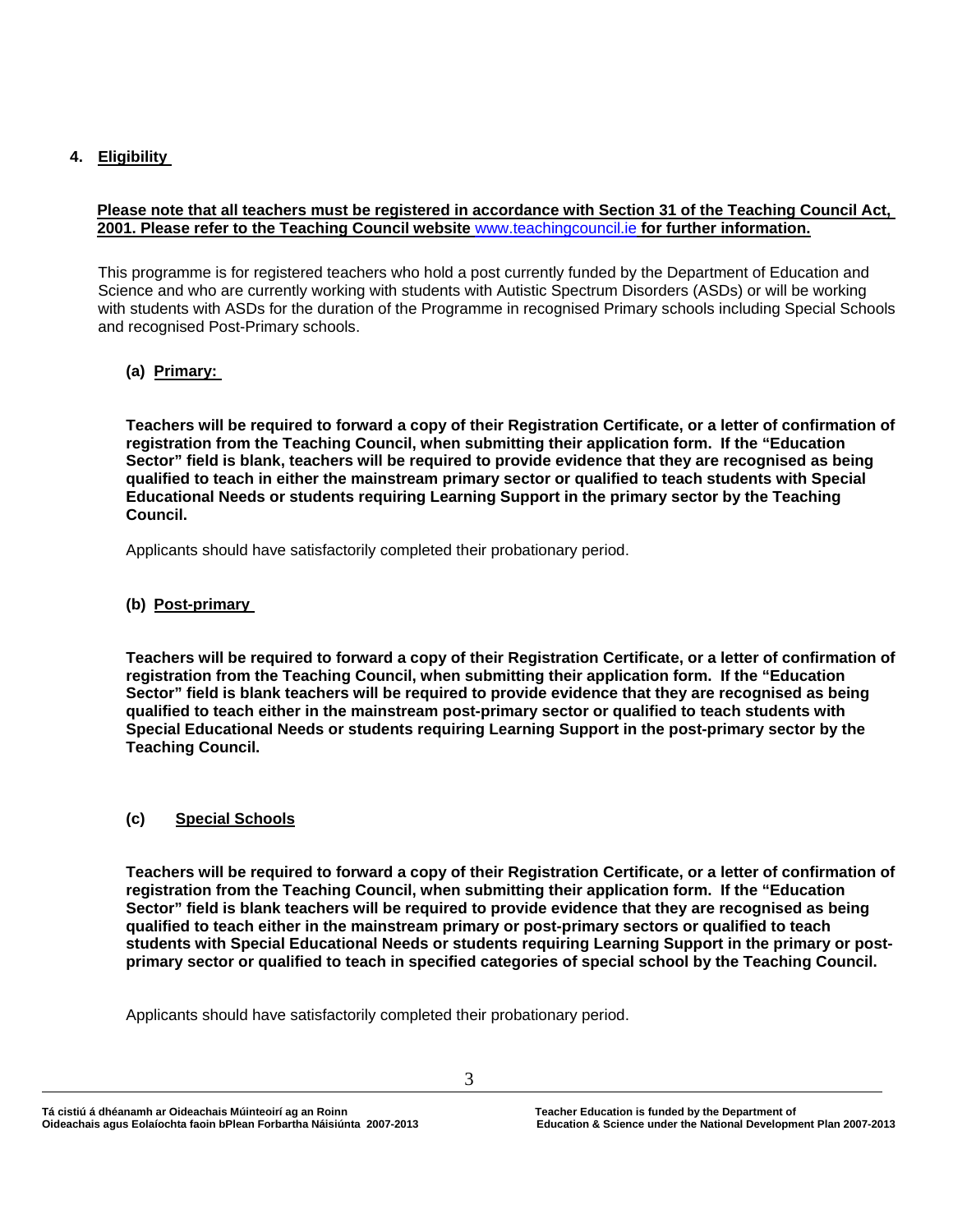Applications from teachers who have already completed relevant SESS courses in the learning and teaching of students with ASDs are also acceptable. Consideration will be given to applications for accreditation for prior learning (APL) under the Colleges APL policies and procedures. Individual applicants will be considered on their own merits.

While teachers are completing this programme and for a reasonable period of time following completion of the programme, it is advised that school management make every effort to ensure that students with ASDs continue to benefit from the teacher's knowledge and expertise in this area, through assigning classes for students with ASDs to the teacher.

Applicants for this programme will not be required to attend for interview.

#### **5. Applications and Selection**

An Application Form accompanies this Circular for completion by teachers interested and eligible to participate in the programme.

#### *Important*

Eligible teachers supported by their school authorities who wish to be considered for admission to the Programme should send their applications to **The Programme Co-ordinator, Post-Graduate Certificate/Diploma in SEN (ASDs), Education Department, St Angela's College, Sligo,** to be received not later than **1st March 2010.** 

**All applications must be accompanied by a non-returnable administration fee of €25. Applicants are advised that they should retain evidence of postage. Generally, only one application per school/centre will be considered.**

#### **6. Funding**

All elements within each module are funded by the Teacher Education Section of the Department of Education and Science through the SESS under the National Development Plan 2007 to 2013.

Applicants will be responsible for payment of a fee of €300 per module. **Note: Travel and subsistence will be provided for any of the face-to-face elements of the programme.**

Your attention is also drawn to the Teacher Fee Refund Scheme. The purpose of this scheme is to provide funding towards the cost of course and examination fees incurred by Primary and Post-Primary teachers on successful completion of in-career development courses approved by the Department and school authorities.

#### **7. Extra Personal Vacation**

No extra personal vacation will be allowed in respect of attendance at the Programme.

#### **8. Substitution**

Substitution will be allowed where it is deemed essential by the Principal in order that participants may avail of the elements within each module.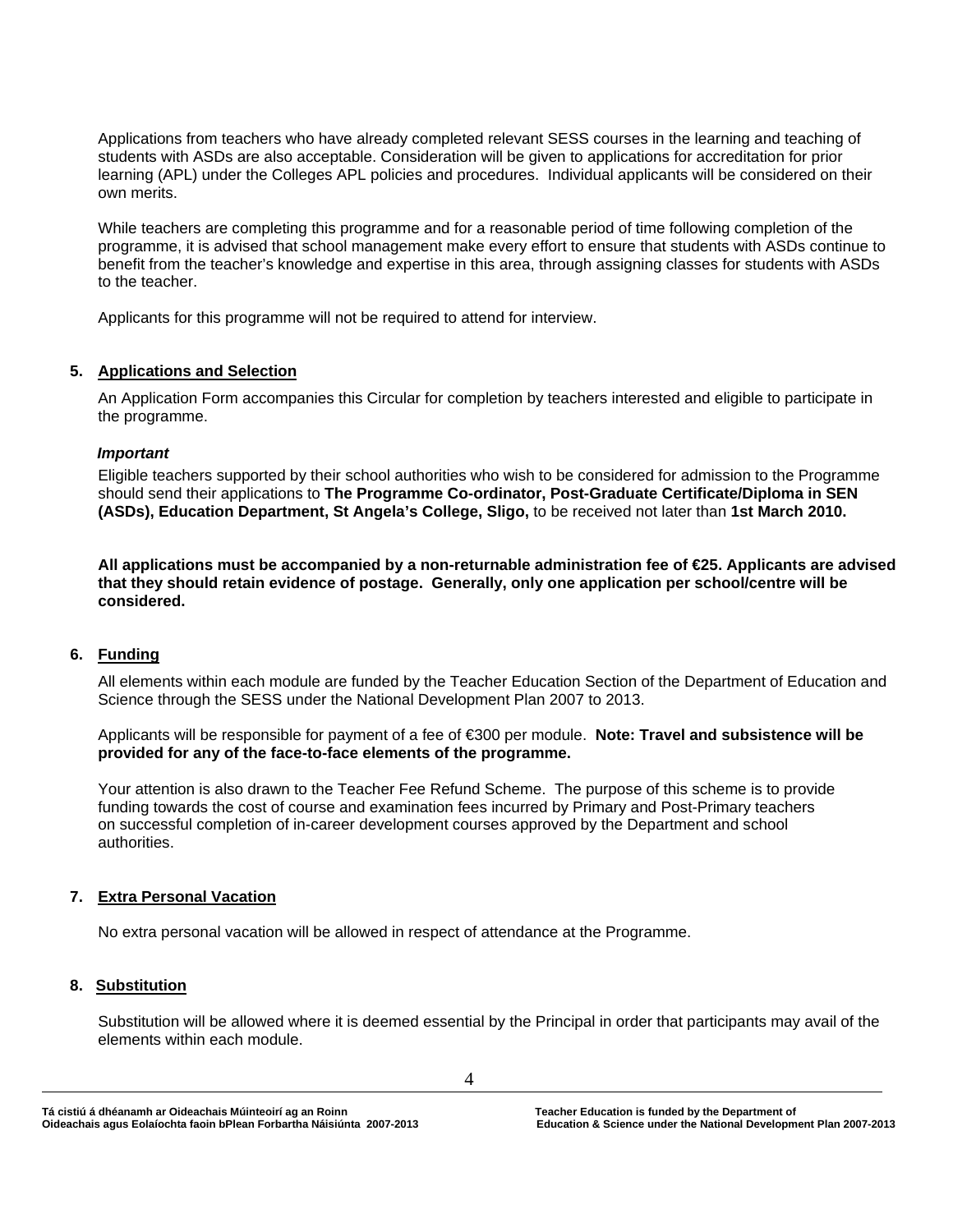#### **9**. **Salary Arrangements**

All teachers on release from their school under the terms of this Programme will continue to receive their salary in the usual way.

#### **10. Allowances**

Please note that successful completion of this programme will not result in any entitlement to additional remuneration from the Department of Education and Science.

#### **11. Master's Programme**

Those who successfully complete the Post-Graduate Diploma in Special Educational Needs (ASDs), and who satisfy the relevant requirements, are eligible to progress to an MA in Special Educational Needs (ASDs) at St. Angela's College. Further information on the MA in SEN (ASDs) Programme in St. Angela's College is available on the St. Angela's website, www.stangelas.nuigalway.ie.

Alan Wall Principal Officer

January 2010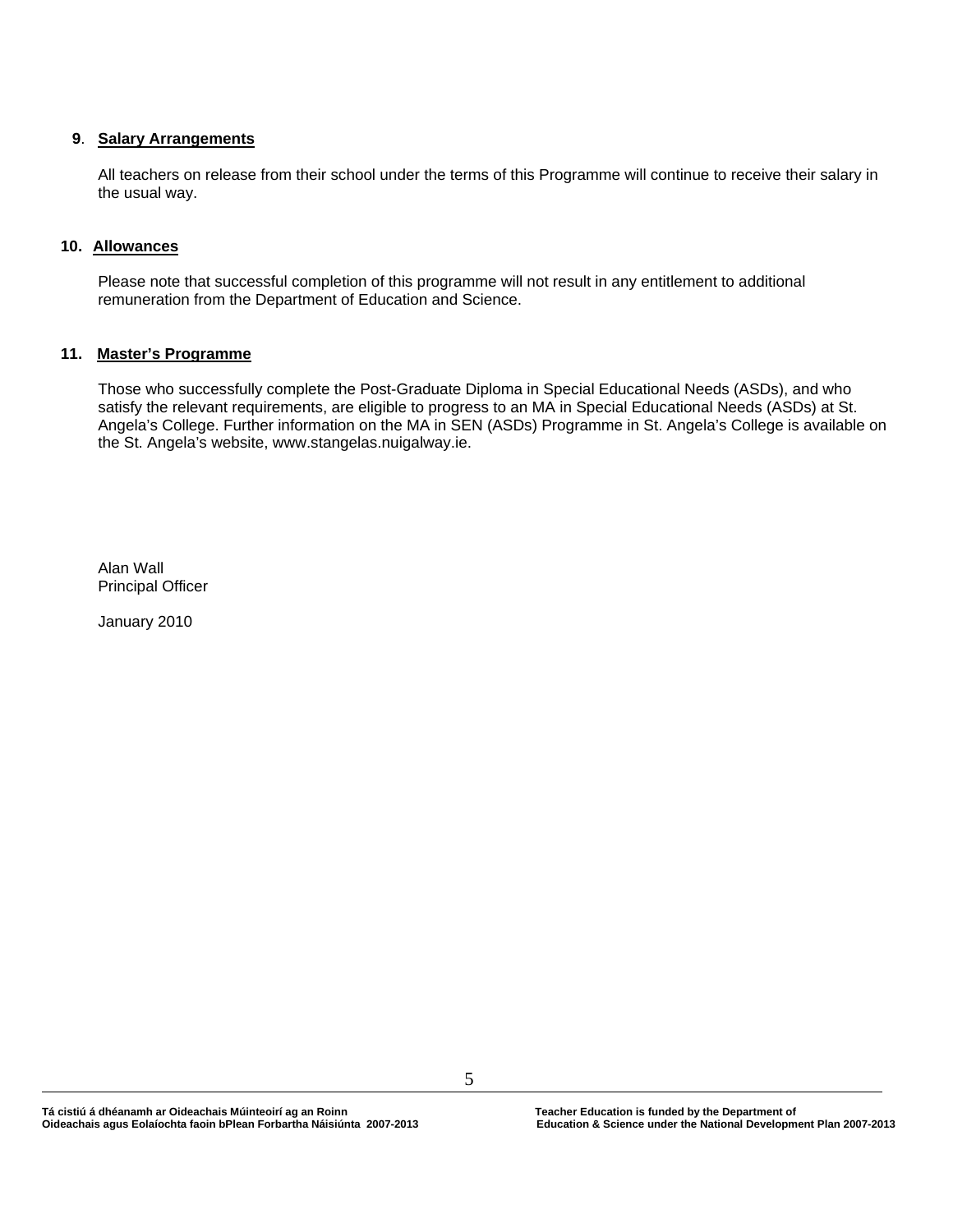### *Post-Graduate Certificate/Diploma in Special Educational Needs (Autistic Spectrum Disorders) 2010-2011*

#### **Modules Elements**

| Module One   | <b>Understanding ASD</b>                         | <b>Introductory Day</b><br>п<br><b>SESS-4 Day Introductory Course</b><br>$\blacksquare$<br>Sensory, Motor and Relationship Perspectives<br>٠<br>of the child with ASD<br>Understanding Autism (on-line)<br>٠<br>Class Visit-SESS personnel<br>п<br>Placement<br>٠                                         |
|--------------|--------------------------------------------------|-----------------------------------------------------------------------------------------------------------------------------------------------------------------------------------------------------------------------------------------------------------------------------------------------------------|
| Assessment   | <b>Professional Portfolio</b><br>Profile and IEP |                                                                                                                                                                                                                                                                                                           |
| Module two   | Assessment, Planning and<br>curricular access    | <b>ABBLS</b><br>٠<br>PEP3 or T-TAP<br>٠<br><b>Individualised Planning</b><br>п<br>Accessing the Curriculum<br>п<br>ASD & Co-Morbidity<br>п<br><b>PECS</b><br>$\blacksquare$<br>Lámh<br>$\blacksquare$<br>TEACCH (2 day)<br>٠<br>Class Visit - SESS personnel<br>п                                         |
| Assessment   | Case Study                                       |                                                                                                                                                                                                                                                                                                           |
| Module three | Teaching Approaches for Pupils<br>with ASD       | Applied Behaviour Analysis (on-line)<br>$\blacksquare$<br><b>Social Stories Training</b><br>$\blacksquare$<br>Floor-Time<br>٠<br>TEACCH (5-day)<br>п<br>Language and Communication Development<br>п<br>for Students with ASD (Hanen)<br><b>Intensive Interaction</b><br>٠<br>Class Visit (SESS team)<br>п |
| Assessment   | Practicum                                        |                                                                                                                                                                                                                                                                                                           |
| Module four  | Self-management and Behaviour                    | Social Skills training<br>п<br><b>Challenging Behaviour</b><br>٠<br>Contemporary Applied Behaviour Analysis<br>п<br>courses<br>Class Visit - SESS Personnel<br>Class Visit from ABA team                                                                                                                  |
| Assessment   | <b>Literature Review</b>                         |                                                                                                                                                                                                                                                                                                           |

6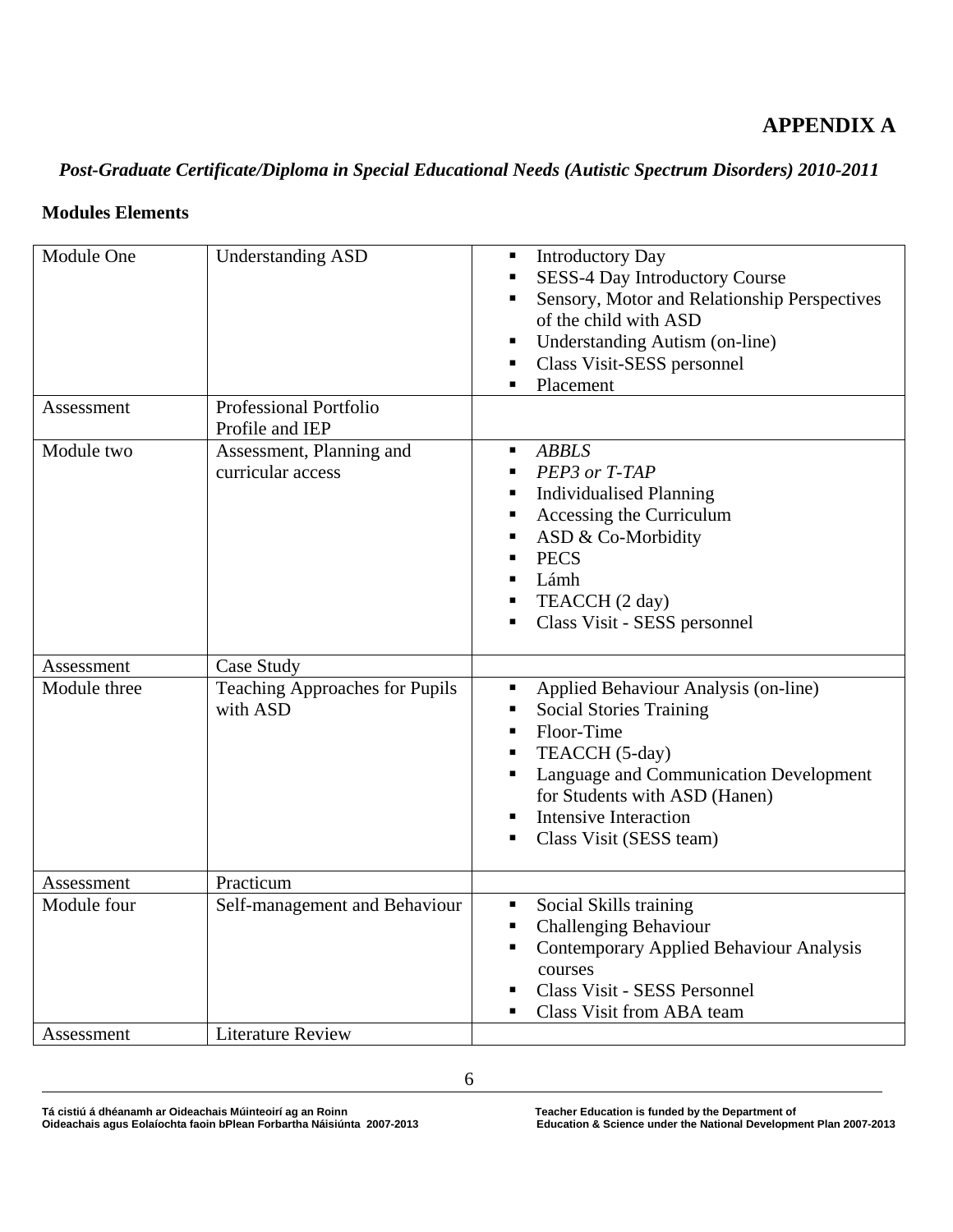*Post-Graduate Certificate/Diploma in Special Educational Needs (Autistic Spectrum Disorders) 2010-2011*

#### **Post Graduate Programme**

#### *Post Graduate Certificate*

| Module one    | <b>Understanding ASDs</b> |
|---------------|---------------------------|
| (Core Module) |                           |

*And*

| Module two | Assessment, Planning, Applications and |  |  |
|------------|----------------------------------------|--|--|
|            | <b>Curricular Access</b>               |  |  |

*Or*

| Module three | <b>Teaching Approaches for Students with</b> |  |  |
|--------------|----------------------------------------------|--|--|
|              | ASD <sub>s</sub>                             |  |  |

#### *Post Graduate Diploma*

| Module one   | <b>Understanding ASDs</b>              |  |
|--------------|----------------------------------------|--|
| Module two   | Assessment, Planning, Applications and |  |
|              | <b>Curricular Access</b>               |  |
| Module three | Teaching Approaches for Students with  |  |
|              | ASD <sub>s</sub> .                     |  |
| Module four  | Self-management and Behaviour          |  |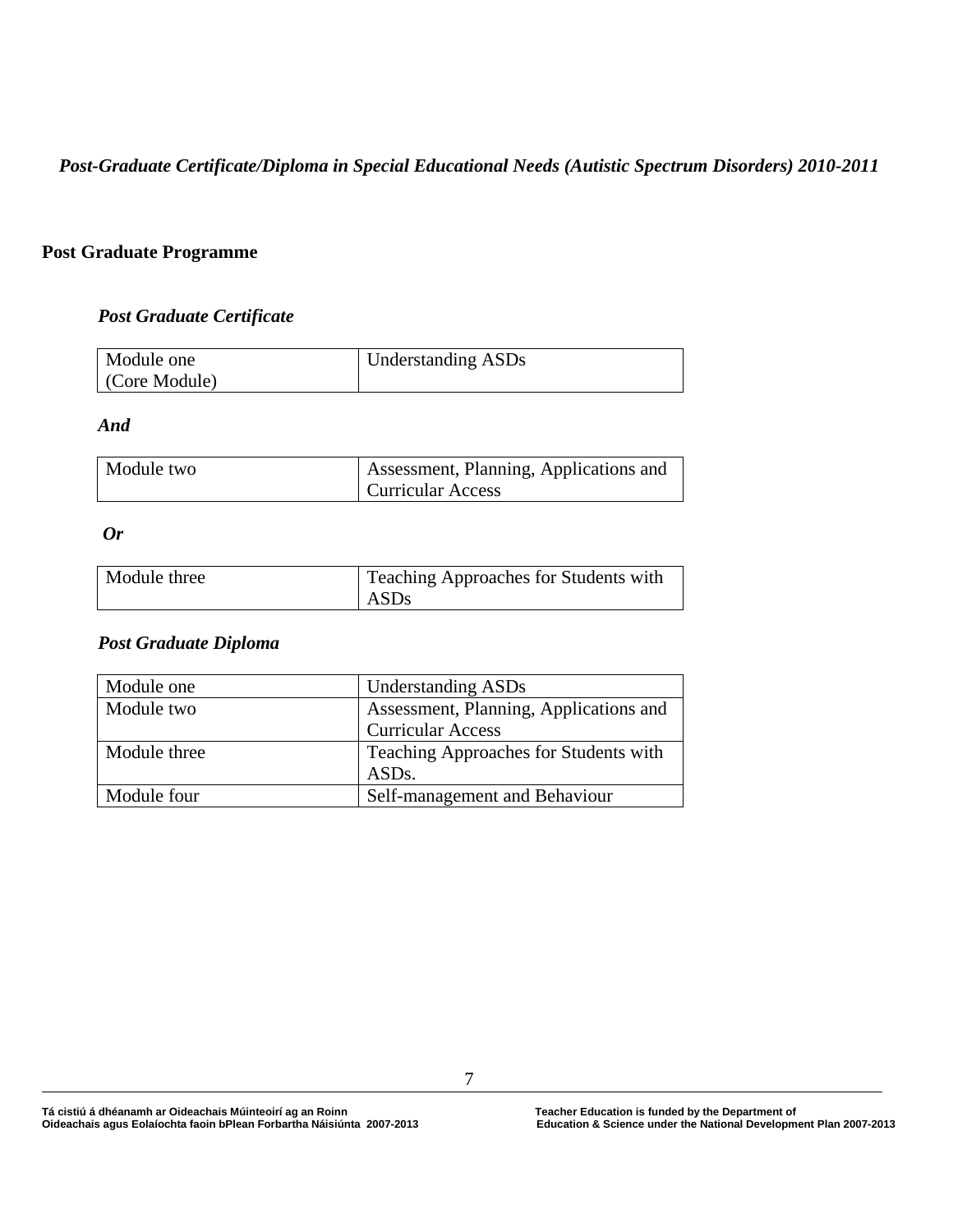



**Post-Graduate Certificate/Diploma Programme of Continuing Professional Development in Special Educational Needs (Autistic Spectrum Disorders)** 

**for Teachers**

## **ST ANGELA'S COLLEGE, SLIGO**

## **APPLICATION FORM FOR ADMISSION**

**Please complete this form and return together with the a €25 administration fee to**

**Programme Co-ordinator, Post-Graduate Certificate/Diploma in SEN (ASDs), Education Department, St Angela's College, Sligo On or before 5pm on March 1st 2010.** 

**Application is being made to participate in[1](#page-7-0)** *(please tick as appropriate)***:**

**Post-Graduate Certificate in SEN (ASDs)**

**Post-Graduate Diploma in SEN (ASDs)**

8

Tá cistiú á dhéanamh ar Oideachais Múinteoirí ag an Roinn<br>Cideachais agus Eolaíochta faoin bPlean Forbartha Náisiúnta 2007-2013 **Feacher Education & Science under the National Development Plan 2007-2013 Oideachais agus Eolaíochta faoin bPlean Forbartha Náisiúnta 2007-2013** 

<span id="page-7-0"></span> <sup>1</sup> Please note that this is a signal of intent only, to facilitate organisation and administration. Applicants may reconsider their chosen options as they access the various modules.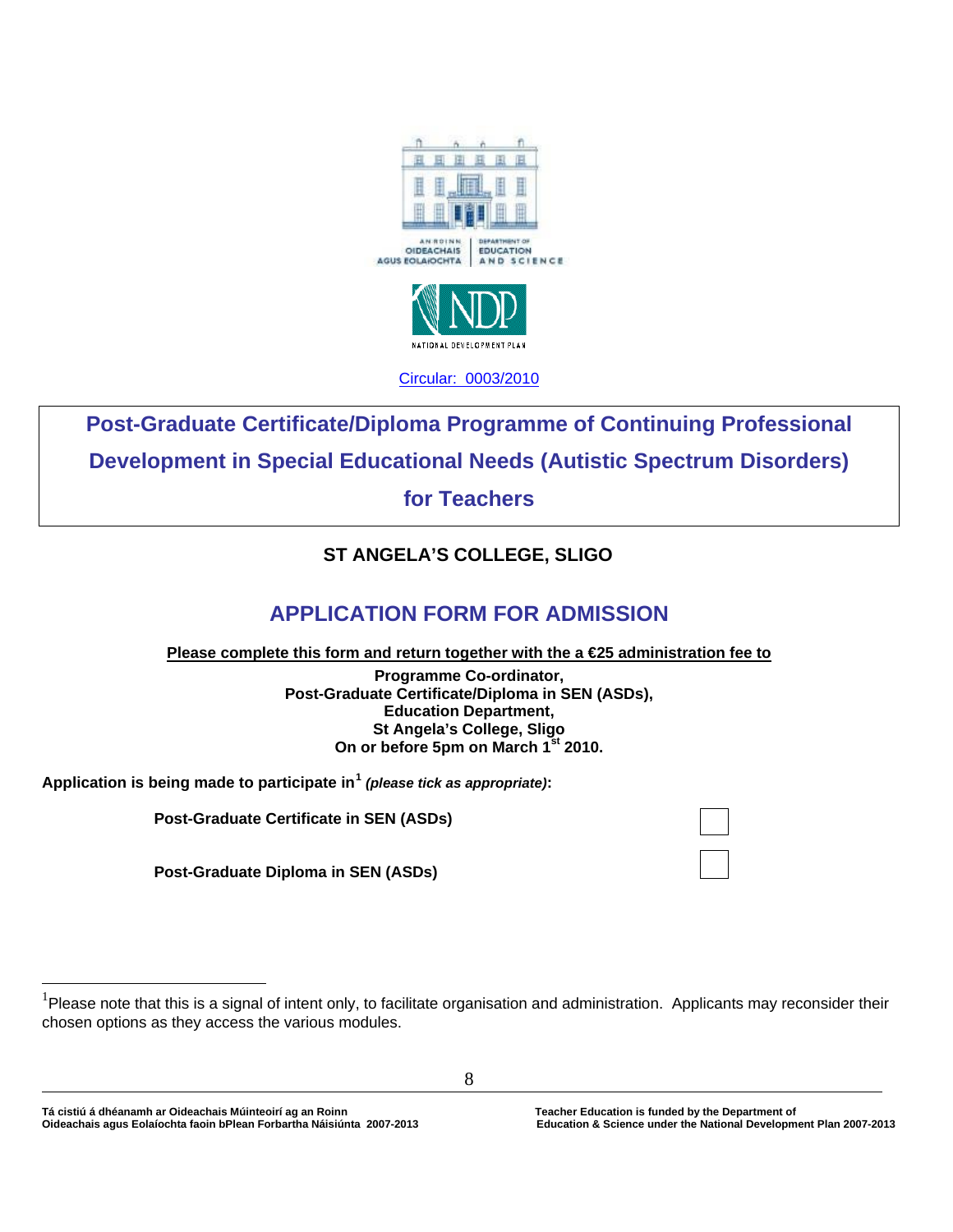**1. Personal Details**

| 2.    | registration from the Teaching Council)*                                                                                                                | Registration Details (Per Teaching Council Registration Certificate or per letter of confirmation of                            |  |  |  |
|-------|---------------------------------------------------------------------------------------------------------------------------------------------------------|---------------------------------------------------------------------------------------------------------------------------------|--|--|--|
|       |                                                                                                                                                         | Teacher Registration Number ________________________Education Sector _______________________________                            |  |  |  |
|       | must accompany this form.                                                                                                                               | *A copy of the Teacher Registration Certificate or a letter of confirmation of registration as provided by the Teaching Council |  |  |  |
| 3.    | <b>Current Teaching Position</b>                                                                                                                        |                                                                                                                                 |  |  |  |
| 3 (a) | Please tick which of the following best describes the teaching position you will hold in 2010/2011:                                                     |                                                                                                                                 |  |  |  |
|       | Class teacher in a mainstream primary school                                                                                                            |                                                                                                                                 |  |  |  |
|       | Subject teacher in a mainstream second level school (specify which subject) _______________________                                                     |                                                                                                                                 |  |  |  |
|       | Resource teacher for students with special educational needs (SEN)<br>(circulars 8/99, 8/02) in a mainstream school(s) (please state number of schools) |                                                                                                                                 |  |  |  |
|       | Special class teacher in a mainstream school                                                                                                            |                                                                                                                                 |  |  |  |
|       | Class teacher in a special school in which there are pupils with ASD in the class                                                                       |                                                                                                                                 |  |  |  |
|       | Other (please Specify)                                                                                                                                  |                                                                                                                                 |  |  |  |
|       |                                                                                                                                                         | 9                                                                                                                               |  |  |  |
|       |                                                                                                                                                         |                                                                                                                                 |  |  |  |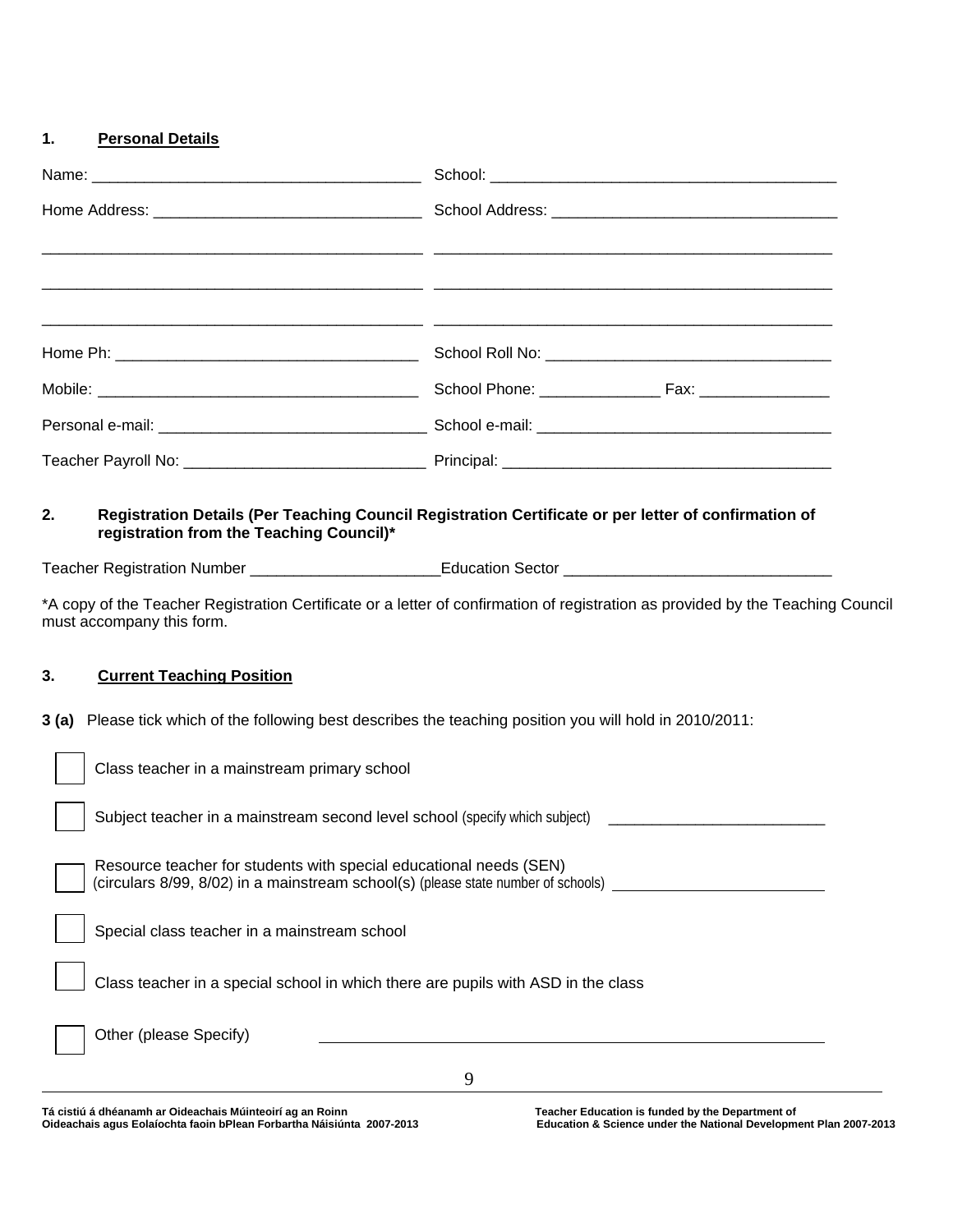Please state year of probation (where applicable) \_\_\_\_\_\_\_\_\_\_\_\_\_\_\_\_\_\_\_

Please state the number of students with ASDs whom you are currently teaching in school or will be teaching for the duration of the Programme:

**3 (b)** Please tick which of the following best describes your current Employment Status:

|                  | Permanent                |                                     | <b>Contract of Indefinite Duration</b>                                                                               |                  |  |
|------------------|--------------------------|-------------------------------------|----------------------------------------------------------------------------------------------------------------------|------------------|--|
|                  | Part Time                |                                     | <b>Fixed Term Contract</b>                                                                                           |                  |  |
|                  | Other                    | □                                   |                                                                                                                      |                  |  |
|                  | If other, please specify |                                     |                                                                                                                      |                  |  |
|                  |                          |                                     | If employed in a part-time capacity, for how many hours are you employed per week                                    |                  |  |
|                  |                          |                                     |                                                                                                                      |                  |  |
| 3 <sub>(c)</sub> | Please state:            |                                     |                                                                                                                      |                  |  |
|                  |                          | Your total number of years teaching |                                                                                                                      |                  |  |
|                  | $\bullet$                |                                     | Number of years teaching in your present school                                                                      |                  |  |
|                  |                          |                                     |                                                                                                                      |                  |  |
| 3(d)             | work:                    |                                     | For the school year 2010/2011, how many hours per week will you be timetabled in the following areas of              |                  |  |
|                  | Special Class:           |                                     | <u> 1980 - Johann Barbara, martin a</u>                                                                              | Withdrawal Work: |  |
|                  | Team Teaching:           |                                     |                                                                                                                      |                  |  |
|                  |                          |                                     | Consultation with Colleagues/Parent/Others (please specify):                                                         |                  |  |
|                  | Other (please specify):  |                                     |                                                                                                                      |                  |  |
| Programme.       |                          |                                     | Please confirm with your Principal that you are, or will be, working with students with ASDs for the duration of the |                  |  |
|                  |                          |                                     | I have certified with my Principal that this will be the case: Yes: $\Box$                                           | No:              |  |

10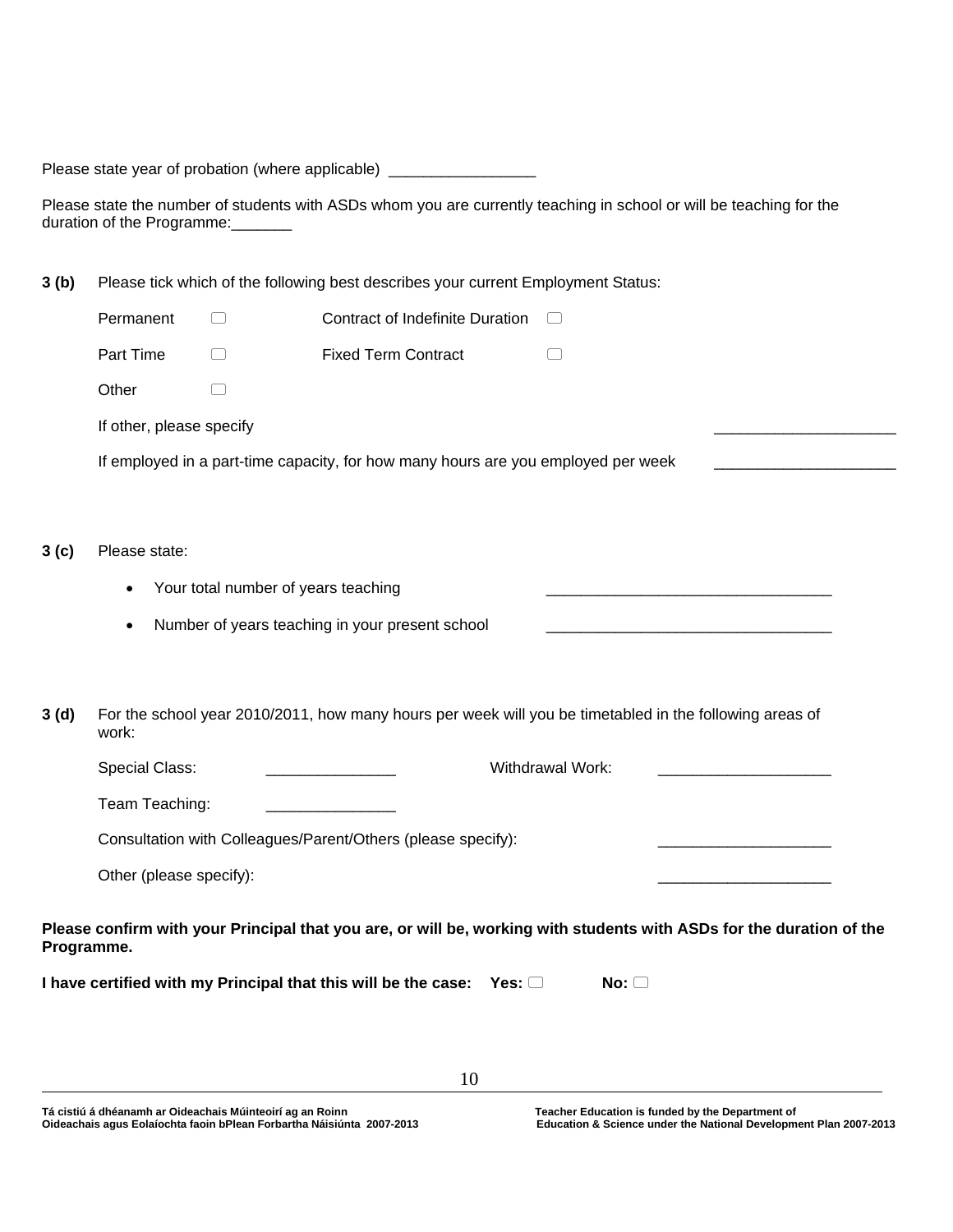#### **4. Professional or other qualifications held**

| <b>College, University</b><br>or other Awarding<br><b>Body</b> | <b>Dates of attendance</b><br>and whether full-<br>time or<br>part-time | Degree or other<br>Qualifications<br>obtained/to be<br>obtained | Grade/<br><b>Class</b><br>(if any) | Subject(s) | Date of<br>Award |
|----------------------------------------------------------------|-------------------------------------------------------------------------|-----------------------------------------------------------------|------------------------------------|------------|------------------|
|                                                                |                                                                         |                                                                 |                                    |            |                  |
|                                                                |                                                                         |                                                                 |                                    |            |                  |
|                                                                |                                                                         |                                                                 |                                    |            |                  |
|                                                                |                                                                         |                                                                 |                                    |            |                  |

#### **5. Previous Professional Development**

**(e.g. SESS, ICEP Europe, In-service). Please also see list of courses as in Appendix A previously attended.** 

| Name & Dates of<br>Professional<br><b>Development Course</b> | <b>Duration</b> | Grade/<br><b>Class</b><br>(if any) | Subject(s) | Year of<br><b>Completion of</b><br>Professional<br><b>Development</b><br><b>Course</b> | <b>Accrediting Body</b> |
|--------------------------------------------------------------|-----------------|------------------------------------|------------|----------------------------------------------------------------------------------------|-------------------------|
|                                                              |                 |                                    |            |                                                                                        |                         |
|                                                              |                 |                                    |            |                                                                                        |                         |